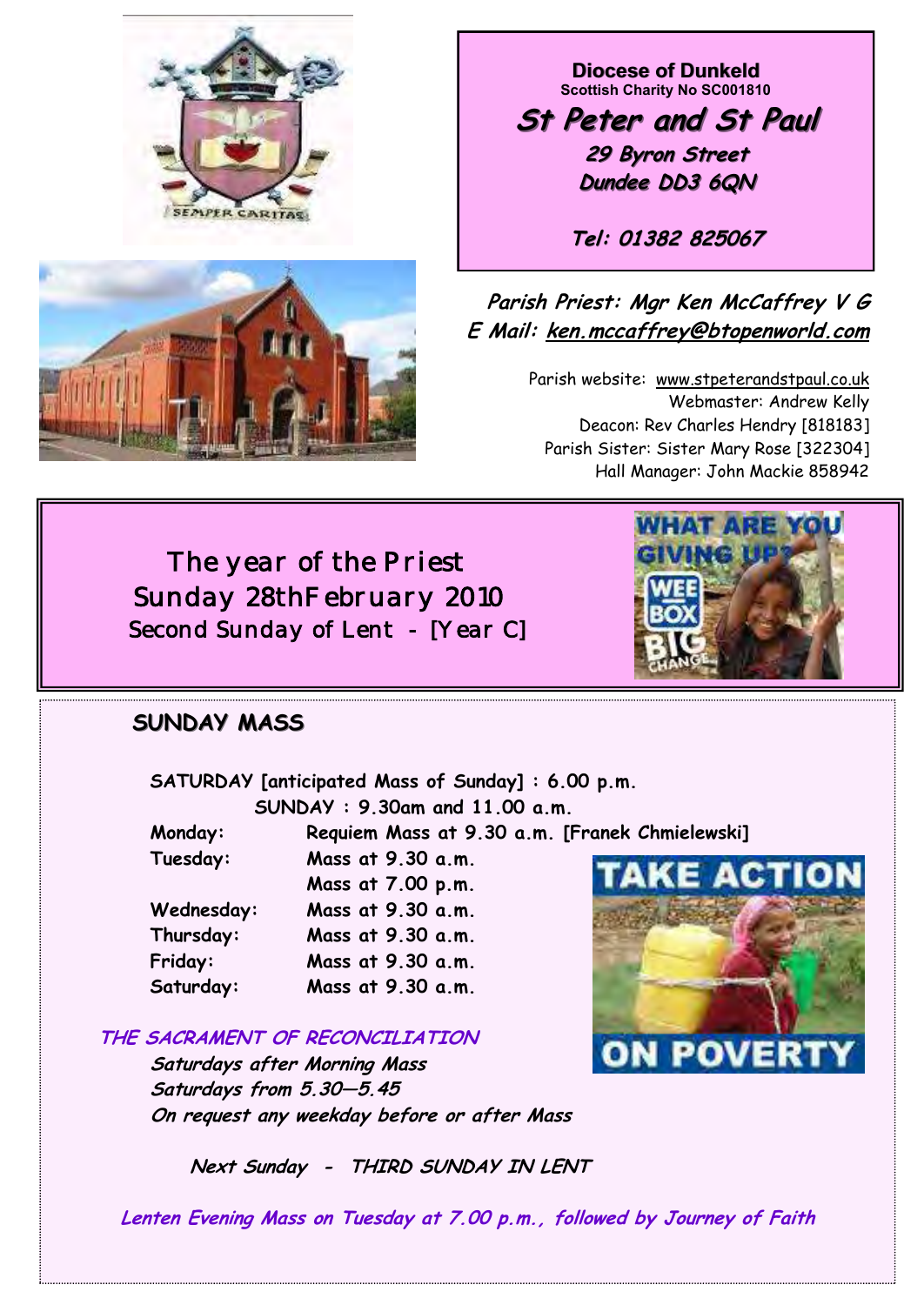### *COLLECTIONS*

21/02/10 £1051.46

SICK & RETIRED PRIESTS £534.62

EUCHARISTIC ADORATION Eucharistic Adoration will CONTINUE on Wednesday of this week..

From after Mass until 4.30 p.m. Please try and pay a visit to the Blessed Sacrament

*CHILDREN'S LITURGY OF THE WORD*  Children's Liturgy of the Word at 11 PLEASE PRAY FOR: **Franek Chmielewski [Requiem Mass on Monday at 9.30 a.m.], Cathie Brown & Douglas Anderson,** recently deceased; and for **George Armstrong, John Moncur, John Garvie, Frank Chaplain, Secondo Cabrelli & Kathleen Walls w**hose anniversaries occur at this time.

Pray also for: **Jeff Gilmartin, Nan Grant, Willie Ferguson, Elizabeth Roberstson, Gloria Thomson & Imelda Hughes** who are in hospital.

And all our sick and housebound

Catholic Papers are on sale at the back of the Church.

Catholic Times is now £1.20 In this week's Scottish Catholic Observer:

Scotland celebrates Mary McKillop's canonisation date Cardinal O'Brien challenges Labour government over values Victory for Church in on sex education Size of the Church increases to 1.666 billion

OPEN HOUSE ALSO AVAILABLE

#### **SILVER JUBILEE OF FR IAN WILSON**

**Fr Ian Will celebrate Mass to mark the Silver Jubilee of his ordination to the priesthood [He was ordained here in this parish] on Saturday 10th April at 6.00 p.m. This will be followed by a Reception in the Hall. If you would like to help plan this event, please speak to Deacon Charles or Mary Margaret Wilson.** 

SS Peter & Paul RC School Parent Council Fundraising Easter Bingo Sunday, 7th March, SS Peter & Paul Parish Centre, Eyes Down 7pm. Fantastic Prizes & Cake & Candy Sale

## **WORLD DAY OF PRAYER**

Friday 5th March St Salvador's Church, Church Street 7.00 p.m. All welcome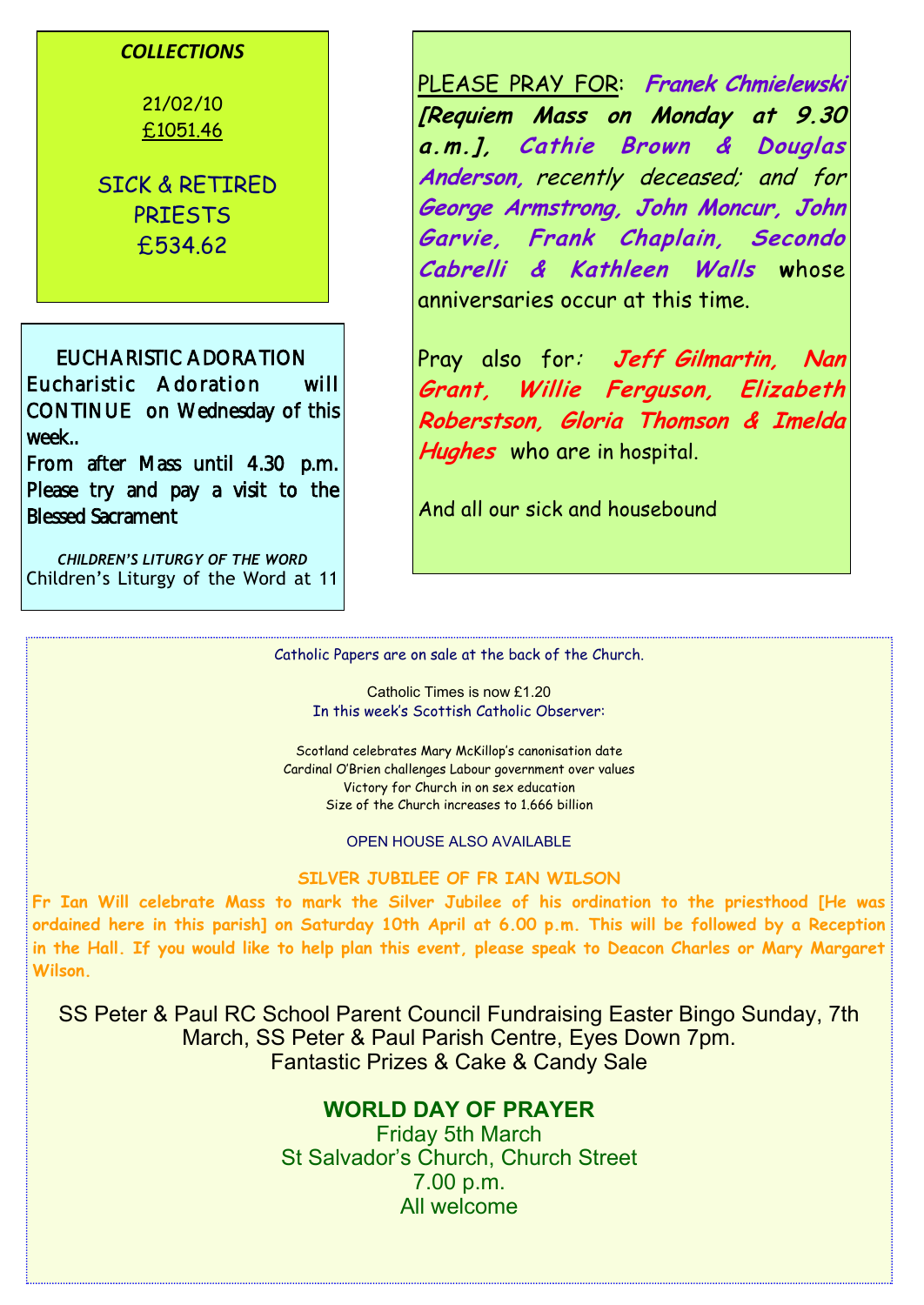### **LOURDES DINNER & DANCE**

A Lourdes dinner and dance/reunion night has been planned for Saturday April 17th in Ss. Peter & Paul Parish Centre, Milton Street Dundee. If you have been to Lourdes before or are going this year or have had any part to play in this year's fundraising activities, you are invited to attend this multi-Parish gathering. The evening starts at 7pm and dinner will be served at 8pm. Afterwards there will be a mixed variety of music from Scottish music, to line dance and waltzes etc Tickets cost £10 per person. All enquiries to John Mackie 01382 858942. All money raised will go to the final phase of fundraising for this years Lourdes Pilgrimage.

> **DIARY DATES FOR 2010 Sunday 28th March - PALM SUNDAY HOLY WEEK BEGINS Wednesday 31st March - First Confessions at 2.00 p.m. Wednesday 31st March - Mass of Chrism Thursday 29th April - Confirmations Thursday 13th May - Ascension Day Thursday 3rd June - Diocesan Education Mass Sunday 6th June - First Holy Communions**

#### **JOURNEY OF FAITH**

**The Journey of Faith continues each successive Tuesday after Mass until Tuesday 30th March. We have 3 candidates on the journey who will receive Confirmation and first Communion at the Easter Vigil.** 

If you are to hire the Parish Centre for any celebration or Social Event and you require the use of the bar, you must allow 28 days notice to obtain a Licence from the District Court.

The Pioneer and Total Abstinence Association of the Sacred Heart invite parishioners to make a short term pledge to abstain from all alcohol during Lent. Pledge promises are available in the Sacristy.

#### **DUNKELD DIOCESAN PILGRIMAGE TO LOURDES.**

The annual Dunkeld Pilgrimage to Lourdes, led by Bishop Vincent, will be from 23—30th July this coming year. There will be a direct flight from Edinburgh. Further details are available on the Notice Board and in the Sacristy.

A Mass of Thanksgiving for priesthood and Intercession for Priests will take place in St Joseph's Convent Chapel, Lawside, on Saturday, 27th March

## **LENTEN EVENING MASSES**

**During the season of lent, there are opportunities for Evening Mass here in St Peter and St Paul's on Tuesdays at 7.00 p.m. This is an opportunity to come to Mass during the week for those who are working during the day.** 

**Evening Mass also in St Joseph's on Wednesdays at 6.00 p.m.,**